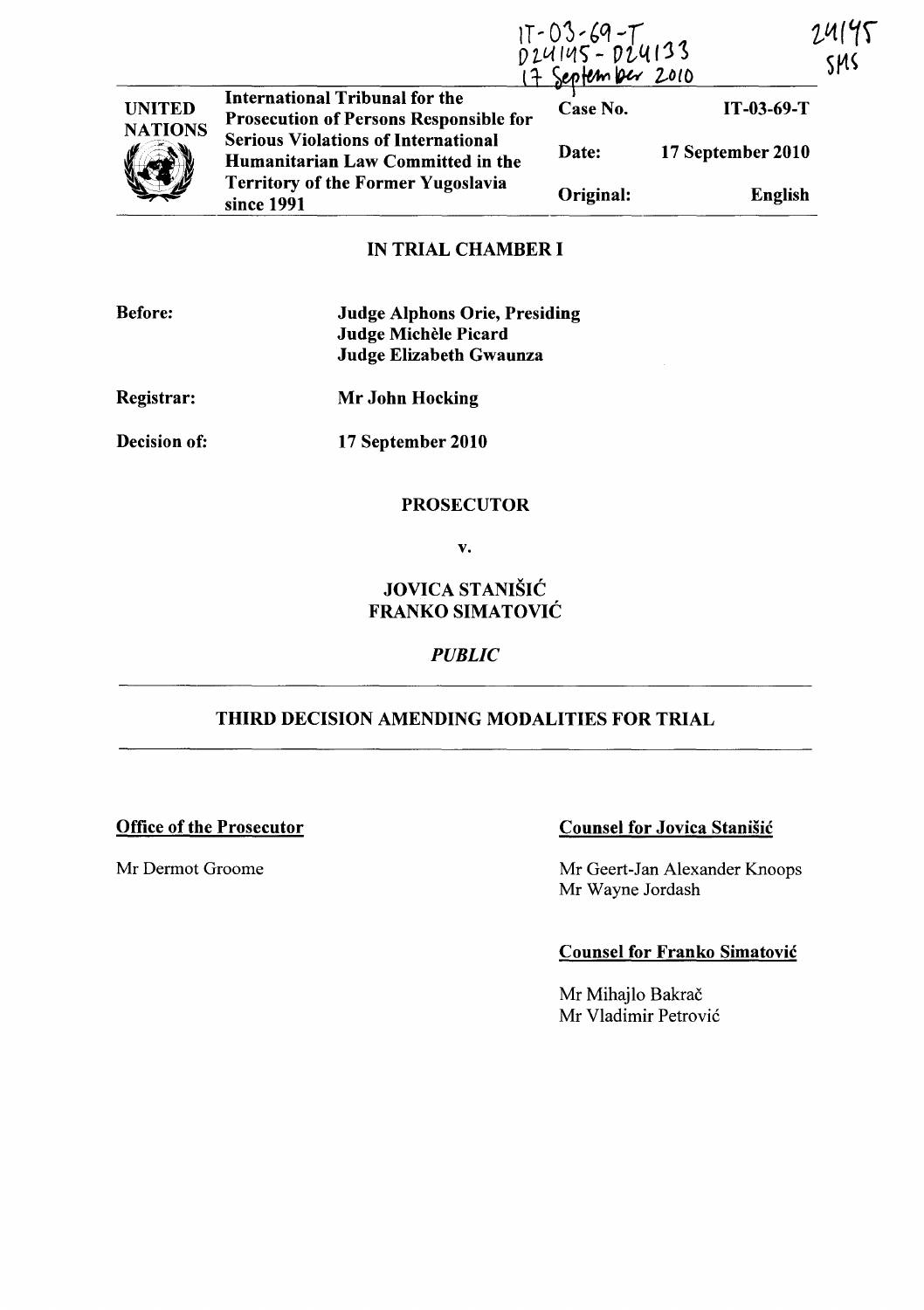#### The Accused Stanišić's attendance in court since September 2009

1. On 29 May 2009, the Chamber issued its Decision on Start of Trial and Modalities for Trial ("Modalities Decision"). On 9 June 2009, the Chamber issued its Decision Amending Modalities for Trial and on 1 September 2009, the Chamber issued its Second Decision Amending Modalities for Trial.<sup>1</sup> Since then, the trial has proceeded with a sitting schedule of two days per week, although there have been a number of adjournments.<sup>2</sup> On 30 November 2009, the Accused Stanišić ("the Accused") participated in court proceedings for the first time since the start of the trial, through video-conference link from the United Nations Detention Unit ("UNDU").<sup>3</sup> On 20 January 2010, the Accused attended the hearing in court in person for the first time since the start of the trial.4 The Accused has been present in court at all court sessions since that date, with the exception of the sessions of 1-2 June 2010, for which the Accused waived his right to be present<sup>5</sup> and 22 June 2010, when no evidence was heard and for which the Accused waived his right to be present.<sup>6</sup> Further, the Accused was not present at the session of 5 July 2010 and had not waived his right to be present. The Chamber heard no evidence on this occasion and adjourned the session after having dealt with a number of procedural matters that the Counsel of the Accused confirmed could be dealt with in the absence of the Accused.<sup>7</sup> The Chamber considers that the above developments are important and they will be reflected in the amended modalities for the trial, as set out in the Annexes to this decision, in particular with regard to the frequency of medical reporting and the status of the medical reports.

### Submissions on increased sitting schedule

2. On 28 June 2010, the Chamber invited the parties to make submissions with regard to an increased number of court sitting days per week after the summer recess, and to file these no later than 9 July 2010.<sup>8</sup> On 1 July 2010, the Stanistic Defence requested through the Chamber that the Reporting Medical Officer ("RMO") address a number of questions related to the Accused's health and an increased number of sitting days per week ("Request"). $9$  On 6

<sup>&</sup>lt;sup>1</sup> See also Corrigendum to Second Decision Amending Modalities for Trial, 7 September 2009.

<sup>&</sup>lt;sup>2</sup> See, for example, Decision on Motion for Adjournment of Proceedings by the Simatovic Defence, 15 October 2009 ("First Simatovic Adjournment Decision").

 $3$  See T. 2201-2203.

<sup>4</sup> See T. 2736.

 $5T. 5508 - 5511.$ 

<sup>6</sup> T. 5909-5910, 5960.

 $7$  T. 6102-6115.

<sup>8</sup> T. 5962-5963.

<sup>&</sup>lt;sup>9</sup> Stanišić Defence Request for Medical Opinion from Reporting Medical Officer, 1 July 2010. Case No. IT-03-69-T 2 17 September 2010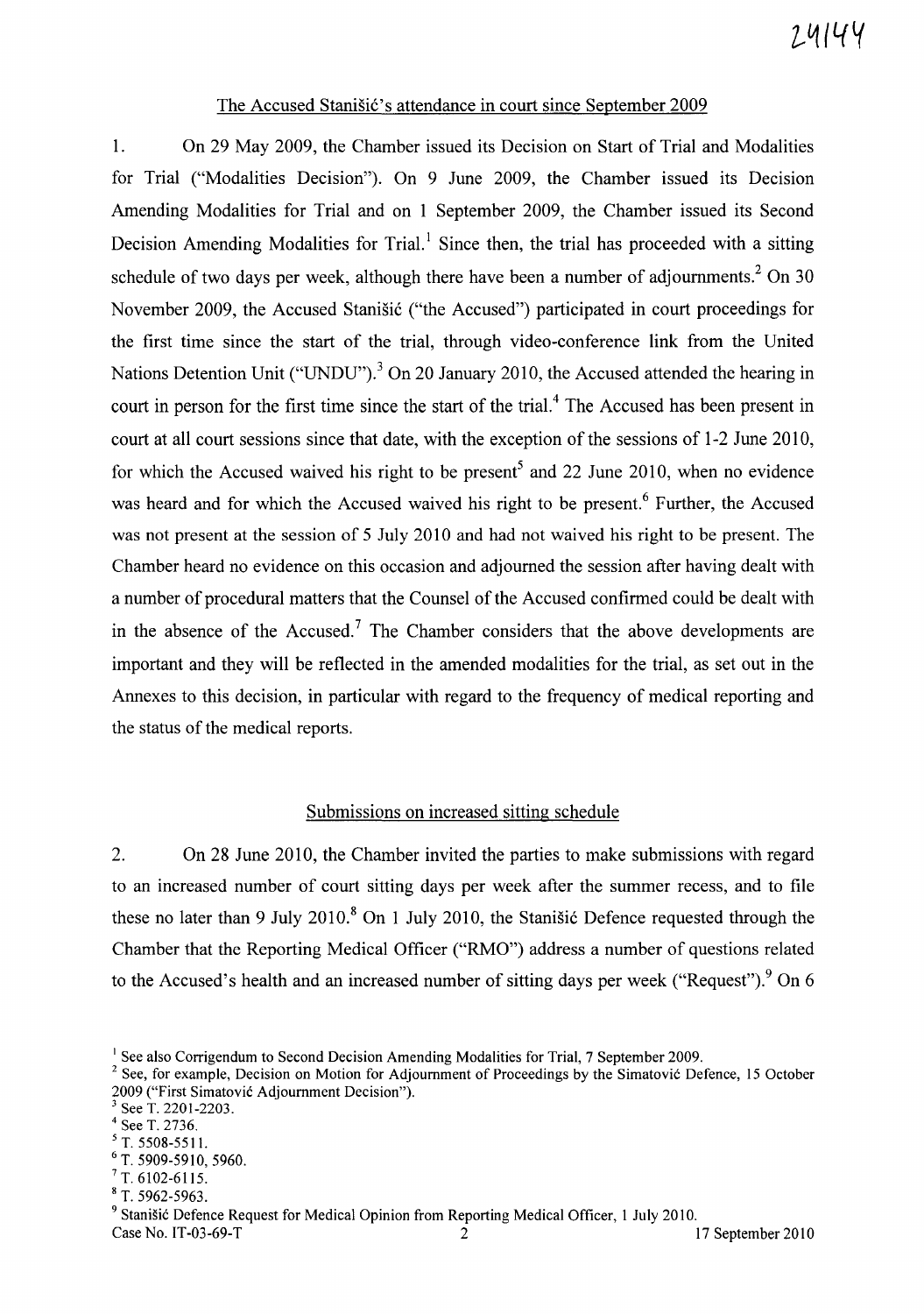July 2010, the Prosecution responded that it did not object to the Request and requested that two additional questions be put to the RMO.<sup>10</sup> On 8 July 2010, the Chamber extended the deadline for the Stanišić Defence to make its submissions and requested the RMO and the independent experts to address the following question:

The Chamber is considering gradually increasing the court sitting days from two to four days per week after the summer recess. The increased sitting schedule will last approximately until the winter recess, although it might be extended beyond that. In your view, are there any objective medical reasons which would prevent [the Accused] from participating in such an increased sitting regime during this period, either in person or, if he so wishes, through the video-conference link from the [UNDU]? If so, please provide explanations for your opinion. In your explanations, please also provide references to any medical literature on which you rely. Please also take into account that an increased number of days in court would involve an increase in trial preparation for  $[the Accused]$  out of court.<sup>11</sup>

3. On 14 July 2010, the RMO submitted his response, stating that the Accused's "general health state, although troubled by kidney stone attacks, seen in the light of [his] capacity to participate in activities, has clearly improved greatly these last months".<sup>12</sup> He added that this was also the opinion of the medical team at the UNDU.<sup>13</sup> The RMO added further details, including that the Accused's pouchitis and colitis were not expected to give short term problems, that the Accused's back problems and osteoporosis had given little trouble during the last months, and that the Accused's depression, although less intense, was still present and being treated.<sup>14</sup> The RMO concluded that "[the Accused] is able to participate in the proceedings 3 days per week in the court for up to 5 hours if divided in periods of 1 hour and 15 minutes separated by a 30 minutes break", and that, in his opinion, a schedule of hearings on four days per week should be possible.<sup>15</sup> He added that the possibility for the Accused to participate via the video-conference link from the UNDU and a temporary return to a less frequent schedule "to prevent a detrimental impact on [the Accused's] health" should remain options.<sup>16</sup>

 $15$  Ibid.

 $16$  Ibid.

<sup>&</sup>lt;sup>10</sup> Prosecution Submission on "Stanišić Defence Request for Medical Opinion from Reporting Medical Officer", 6 July 2010, paras 2-3.

<sup>&</sup>lt;sup>11</sup> Decision on Stanišić Defence Request for Medical Opinion from Reporting Medical Officer and Related Requests to Medical Experts, 8 July 2010, para. 4. The deadline set for the RMO was 16 July 2010 and for independent experts and the Stanišić Defence 23 July 2010. On 19 July 2010, the deadline for the Stanišić Defence was extended to three days after the filing of the reports by the independent experts (T. 6308-6309). On 26 July 2010, the Chamber decided that the three days would start running from the day the Stanisic Defence had received the report and informed the parties accordingly through an informal communication.

 $12$  Medical report by Dr Michael Eekhof, Reporting Medical Officer, dated 13 July 2010, filed on 14 July 2010 through Registry Submission of Medical Report ("14 July 2010 RMO Report").

<sup>&</sup>lt;sup>13</sup> Ibid.

 $14$  Ibid.

Case No. IT-03-69-T 3 17 September 2010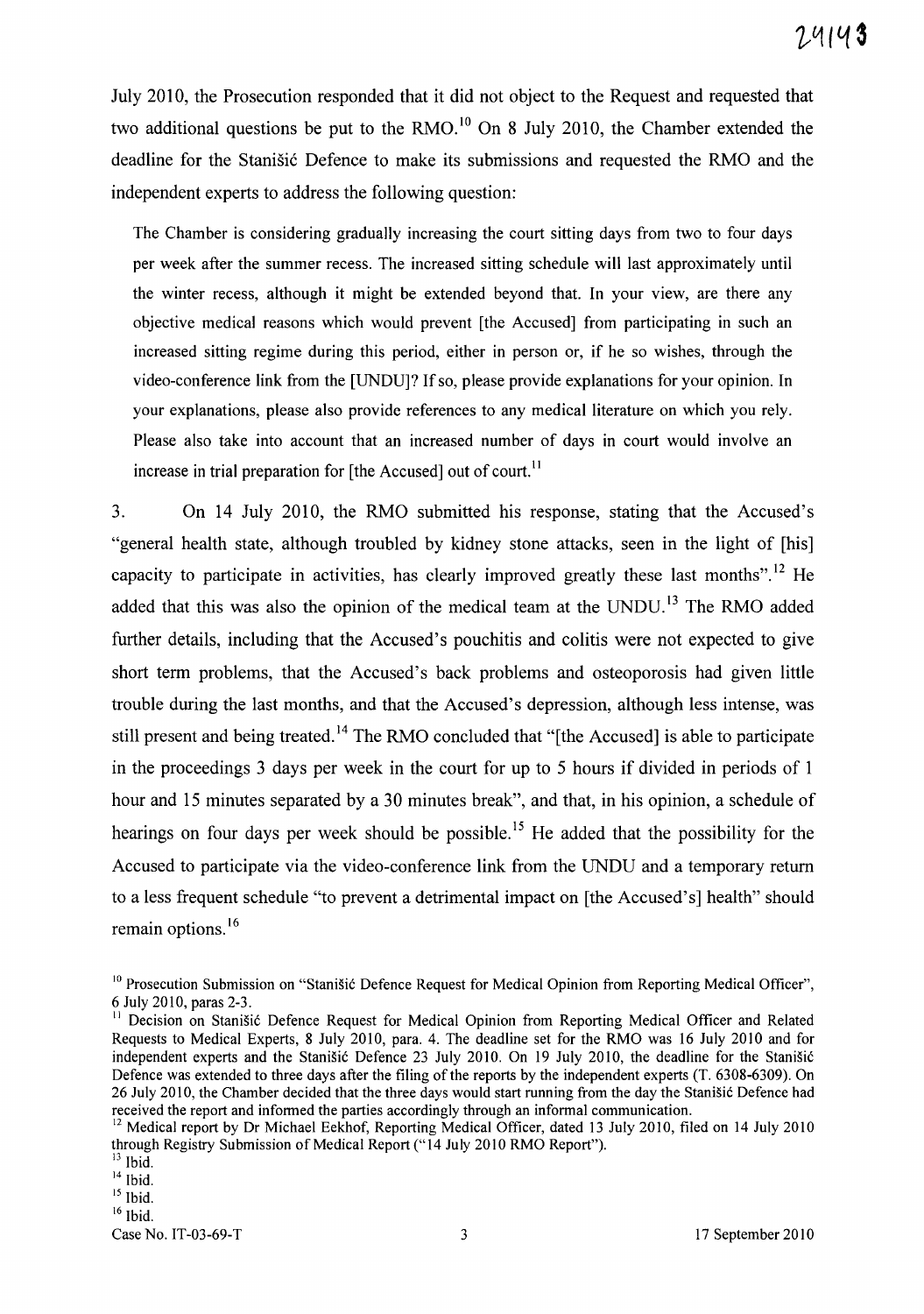4. On 23 July 2010, the two independent experts, Dr Siersema and Dr de Man, submitted their responses to the question above.<sup>17</sup> Dr Siersema had no objections to an increased sitting schedule but recommended that the increase be gradual over a period of three months.<sup>18</sup> Dr de Man concluded that "[d]espite the recurring signs of pouchitis, causing loss of sleep quality and [...] use of sedating pain medication the general mental health of [the Accused] is still improving".<sup>19</sup> He concluded that a schedule with four court hearings per week could be introduced "provided that [the Accused's] physical condition and/or the medication prescribed by his treating physicians do not interfere".2o

5. On 2 July 2010, the Prosecution submitted that it defers matters of scheduling to the Chamber and generally supports any increase in the number of sitting days per week.<sup>21</sup> The Prosecution requested that any decision to increase the number of sitting days be delivered at least one month prior to such an increase, to allow sufficient time to reschedule witnesses.<sup>22</sup> The Prosecution also submitted that the Chamber may want to consider adopting an approach that allows some flexibility in the schedule so that, for example, if the schedule were increased to three sitting days per week, there would be a regular possibility to go into a partial fourth day to conclude a particular witness's testimony.<sup>23</sup>

6. The Simatović Defence stated that the present composition of the defence team was formed only in September 2009 and referred to its previous submissions on the problems and difficulties this had caused, including in relation to readiness for cross-examination.<sup>24</sup> The Simatović Defence added that any increase in sitting days would undermine its ability to adequately prepare for cross -examination of Prosecution witnesses.<sup>25</sup> The Simatović Defence further emphasized that the Chamber had taken into account a sitting schedule of two days per week in two decisions on adjournments in October 2009 and February 2010, respectively.<sup>26</sup> It added that, if an increase in hearing days is "inevitable", an increase to more than three days per week would "make impossible any competent and professional representation of Mr. Simatović".<sup>27</sup> It further added that the Prosecution's concerns with regard to witness

 $25$  Ibid., para. 6.

 $27$  Ibid., para. 7.

<sup>&</sup>lt;sup>17</sup> Medical report by Dr Siersema, dated 21 July 2010 and Psychiatric Evaluation by Dr de Man, dated 23 July 2010, filed on 23 July 2010 through Registry Submission of Medical Expert Reports.

 $18$  Ibid., p. 4.

<sup>&</sup>lt;sup>19</sup> Ibid., p. 7.

 $20$  Ibid.

 $21$  Prosecution Submission on Hearing Schedule After July 2010, 2 July 2010, para. 2.

 $22$  Ibid., para. 2.

<sup>23</sup> Ibid., para. 3.

<sup>&</sup>lt;sup>24</sup> Defence Submission on Hearing Schedule, 8 July 2010, para. 4.

<sup>&</sup>lt;sup>26</sup> Ibid., para. 5. See First Simatović Adjournment Decision and Decision on Urgent Simatović Defence Request for Adjournment, 23 February 2010.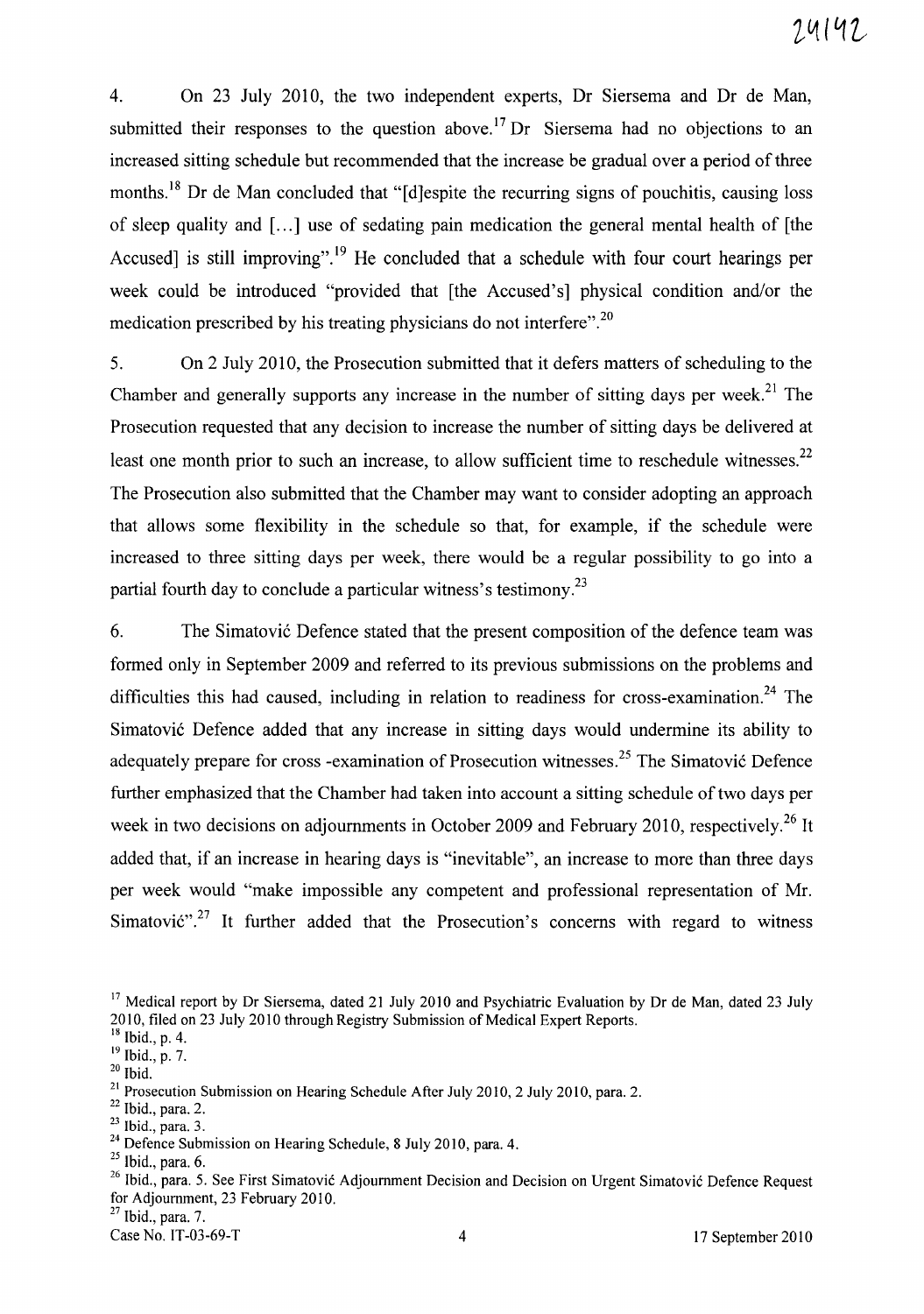scheduling could be alleviated by scheduling hearings at the end of one week and the beginning of the following week. 28

7. On 29 July 2010, the Stanisic Defence submitted that the conclusions provided by the RMO and the two independent experts that the Accused is sufficiently well to deal with an increase in the sitting schedule to four days per week were likely wrong since they had not considered the volume of work to be done outside court sitting hours.<sup>29</sup> The Stanisic Defence argued that the ongoing Defence preparations were substantial, in particular since "[d]uring the last two years the Prosecution's case against both Accused has undergone a substantial transformation in its factual underpinnings".<sup>30</sup> It submitted that any increase to four days per week should be delayed until the parties have been provided an opportunity to examine the RMO and the independent experts in court.<sup>31</sup> The Stanistic Defence finally submitted that it would not be able to conduct the requisite defence preparation in circumstances where the court sits for more than three days per week, and even then it would be forced to make ad hoc applications to adjourn or cancel certain court hearings.<sup>32</sup>

8. The Chamber considers these submissions, also in light of other factors referred to in this decision, and its considerations will be reflected in the amended modalities for the trial, as set out in the Annexes to this decision.

#### Scheduling in other cases

9. As set out in the Modalities Decision, the scheduling of other cases in which the Judges in the present Chamber are involved is a factor when considering the scheduling in the present case. In this respect, the Chamber notes that the final arguments in the *Prosecutor* v. *Ante Gotovina et al.* case, on which Judge Orie and Judge Gwaunza are sitting, were heard on 30-31 August and 1 September 2010, after which the Trial Chamber in that case adjourned the proceedings *sine die.*<sup>33</sup> The Pre-Defence conference in the *Prosecutor v. Momčilo Perišić* case, on which Judge Picard is sitting, was held on 10 February 2010 and the Trial Chamber in that case then decided to grant the Defence 180 hours in which to present its case.<sup>34</sup> These schedules are reflected in the amended modalities for the trial, as set out in the Annexes to this decision.

- 31 Ibid., para. 12.
- $32$  Ibid., paras 14, 22.

*34 Prosecutor* v. *MomCilo Perisic,* T. 9845. Case No. IT-03-69-T 5 17 September 2010

 $28$  Ibid., para. 8.

<sup>&</sup>lt;sup>29</sup> Defence Submission on Court Sitting Days After Summer Recess Period, 29 July 2010, para. 11.

<sup>30</sup> Ibid., paras 16-21.

*<sup>33</sup> Prosecutor* v. *Ante Gotovina et al.,* T. 29457.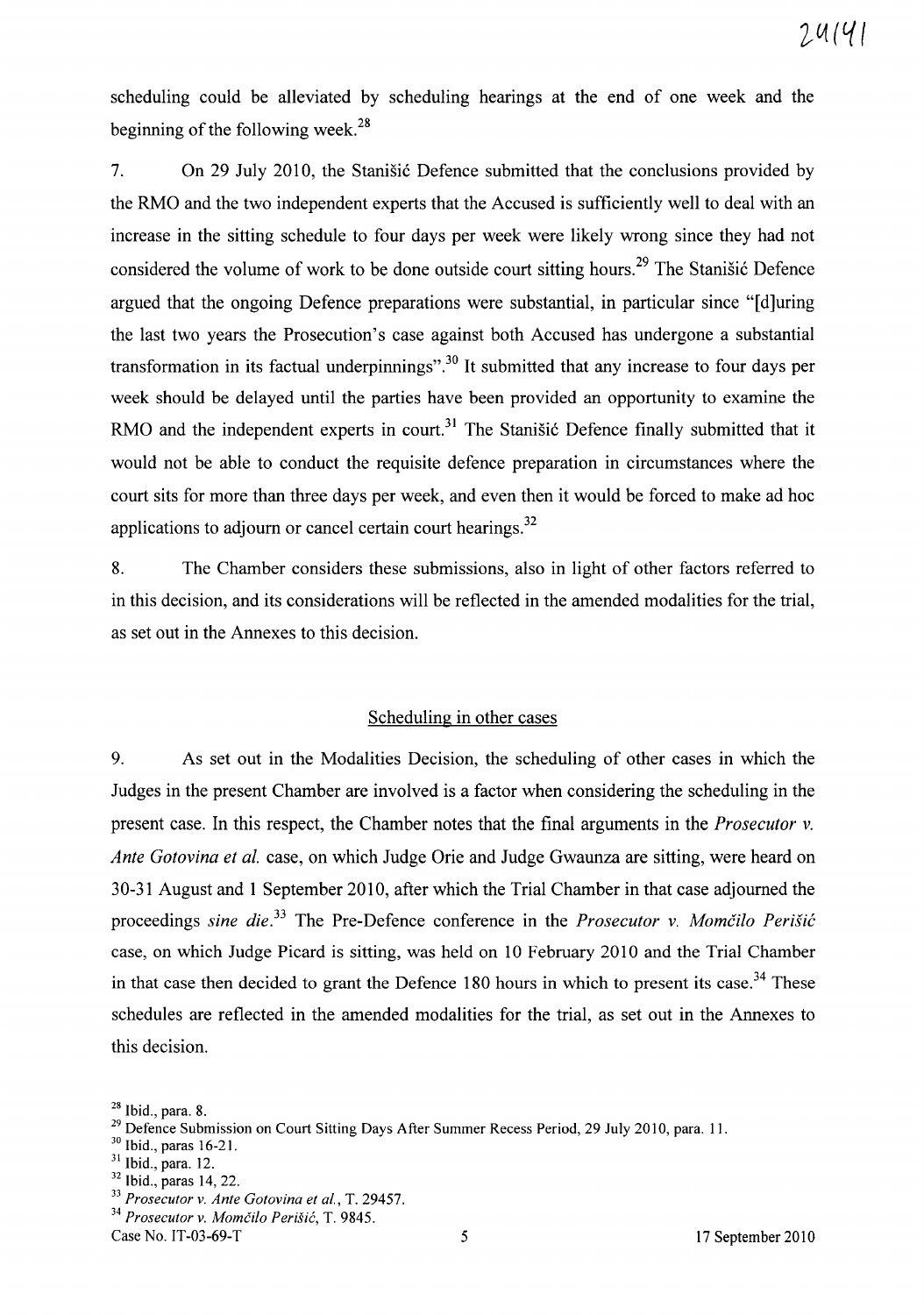#### The role of the RMO

10. In December 2009, the Prosecution and the Stanisic Defence made submissions on the role of the RMO, following a Rule 33 (B) submission of **14** December 2009 by the Deputy Registrar.<sup>35</sup> With regard to the role of the RMO, the Registry submitted that the position was relatively new and that it "was established in order to respond to increasing requests for medical information and facilitate reports on detainees both from judicial organs of the Tribunal and from detainees' legal representatives".36 It added that the RMO acts under the supervision of the Medical Officer and is part of the Medical Service of the UNDU.<sup>37</sup> The Prosecution argued, based on its interpretation of statements made by the Chamber, that the RMO should have no treatment responsibilities toward the Accused and should serve the function of an independent medical expert.<sup>38</sup> The Chamber accepts that the position of the RMO is part of the Medical Service of the UNDU and that his role is primarily one of reporting, rather than treating.

11. Both the Prosecution and the Stanisic Defence agreed that information from the RMO should be sought by the parties on an *inter partes* basis and through a request to the Chamber, and this has also been the practice in this case until now.<sup>39</sup> The Chamber endorses this practice. The Prosecution, in a submission of 10 December 2009, requested the Chamber to issue an order to the Stanisic Defence to produce all *ex parte* communications with the RMO since the commencement of trial, arguing that it needed this information to address the provisional release request at the time.<sup>40</sup> The Chamber does not find that the Prosecution has

<sup>40</sup> Prosecution Response to Third Urgent Stanišić Defence Motion for Provisional Release, 10 December 2009, paras 27, 29.

<sup>&</sup>lt;sup>35</sup> Registry Submission Pursuant to Rule 33(B) of the Rules Regarding Defence Requests for Medical Reports, 14 December 2009 ("Rule 33 (B) Submission"); Prosecution Response to Registry Submission Regarding Defence Requests for Medical Reports and Motion for Clarification from Trial Chamber, 17 December 2009 ("Prosecution's RMO Submission"); Defence Response to registry Submission Pursuant to Rule 33(B) of the Rules Regarding Defence Requests for Medical Reports with Confidential Annex, 18 December 2009 ("Defence'S RMO Submission"); Defence Addendum to "Defence Response to Registry Submission Pursuant to Rule 33 (B) of the Rules Regarding Defence Requests for Medical Reports with Confidential Annex", 23 December 2009. On 14 December 2009, the Chamber instructed the parties that any responses to the Rule 33 (B) Submission should be filed no later than 18 December 2009 and informed the parties accordingly through an informal communication. Parts of the submissions made by the Stanisic Defence were discussed in an *ex parte* meeting between the Presiding Judge of the Chamber, a representative of the Office of Legal Aid and Detention Matters in the Registry, and two representatives of the Stanišić Defence on 6 July 2010, and therefore do not have to be addressed in this Decision (see T. 6103-6105, 6116).

 $36$  Rule 33 (B) Submission, para. 5

<sup>37</sup> Ibid., para. 6.

<sup>&</sup>lt;sup>38</sup> Prosecution's RMO Submission, paras 7-10.

<sup>&</sup>lt;sup>39</sup> Prosecution Response to "Urgent Stanišić Defence Motion for Provisional Release", 26 October 2009, para. 10; Defence's RMO Submission, para. 2. The request made by the Prosecution in the Response to Third Urgent Stanišić Defence Motion for Provisional Release of 10 December 2009 for the Chamber to prohibit any further direct communication with the RMO by the parties is thereby moot.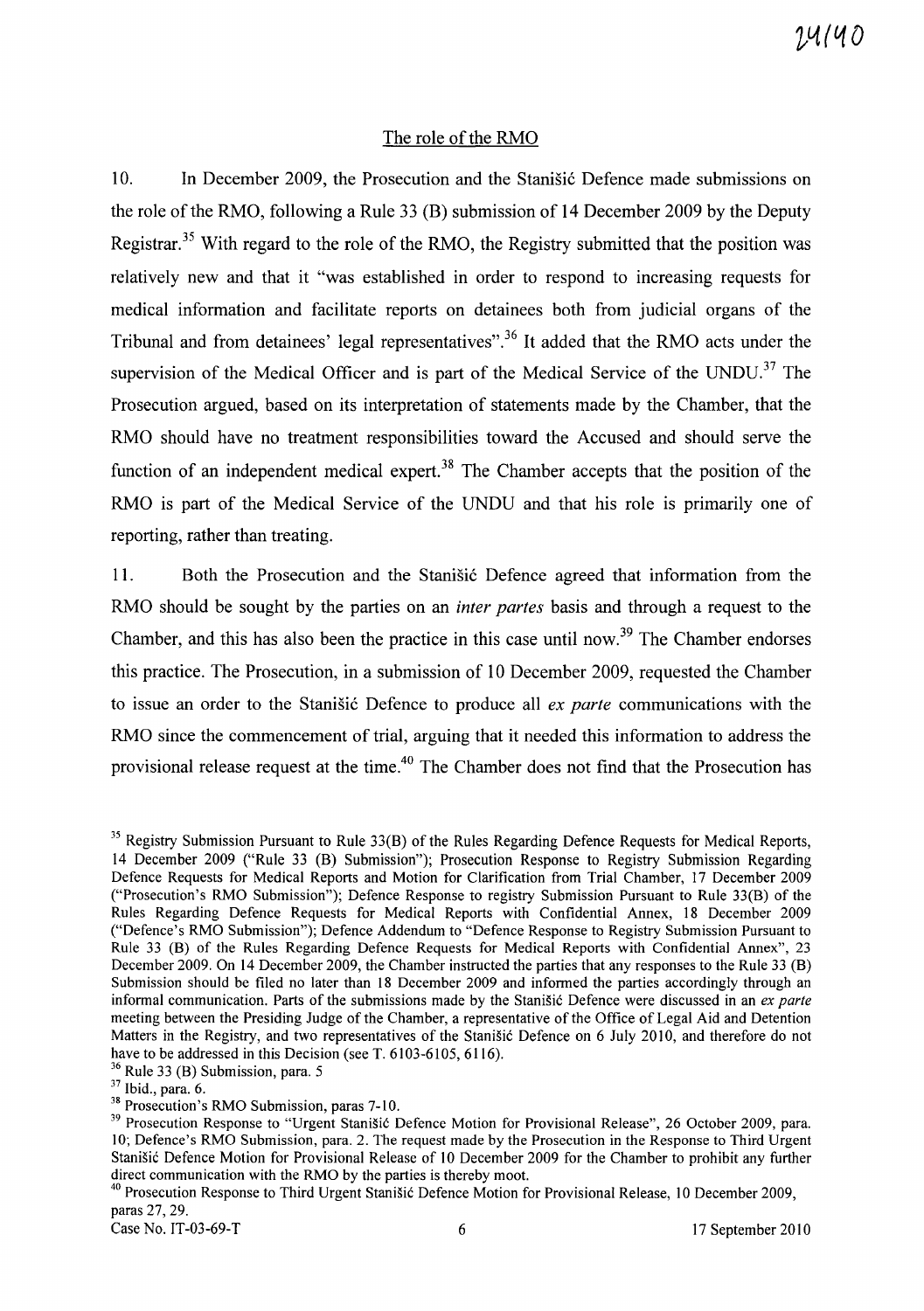demonstrated that an order to the Stanišić Defence for the purpose mentioned would be necessary and therefore denies the request.

12. Finally, the Chamber accepts the system of regular reporting by the RMO and therefore finds that there is no longer any need to refer to independent medical experts in the modalities for the trial.

#### Conclusion

13. Based on the above, the Chamber concludes that changed circumstances, in particular in relation to the health of the Accused and his participation in the court proceedings, warrant a number of modifications in the modalities for the trial. In this respect, the Chamber has considered the reports by the RMO and the independent experts, the developments since the Second Decision Amending Modalities for Trial, and the other trial commitments of the Judges in the present Chamber.

### Disposition

14. In light of the foregoing, the Chamber **DECIDES** to make the necessary amendments to the modalities for the trial. The changes to the modalities are highlighted in Annex A to this decision. The new operative modalities are attached as Annex B to this decision and they will be operative, starting the week of 25 October 2010.

15. The Chamber further **DENIES** the Prosecution's request to order the Stanisic Defence to produce all *ex parte* communications with the RMO since the commencement of trial.

16. The Chamber further **INSTRUCTS** the Registry to make the necessary arrangements for the modalities as attached as Annex B to be operative.

Done in English and French, the English version being authoritative.

/ Judge Applons Orie Presiding Judge

Dated this seventeenth day of September 2010 At The Hague The Netherlands

**[Seal of the Tribunal]**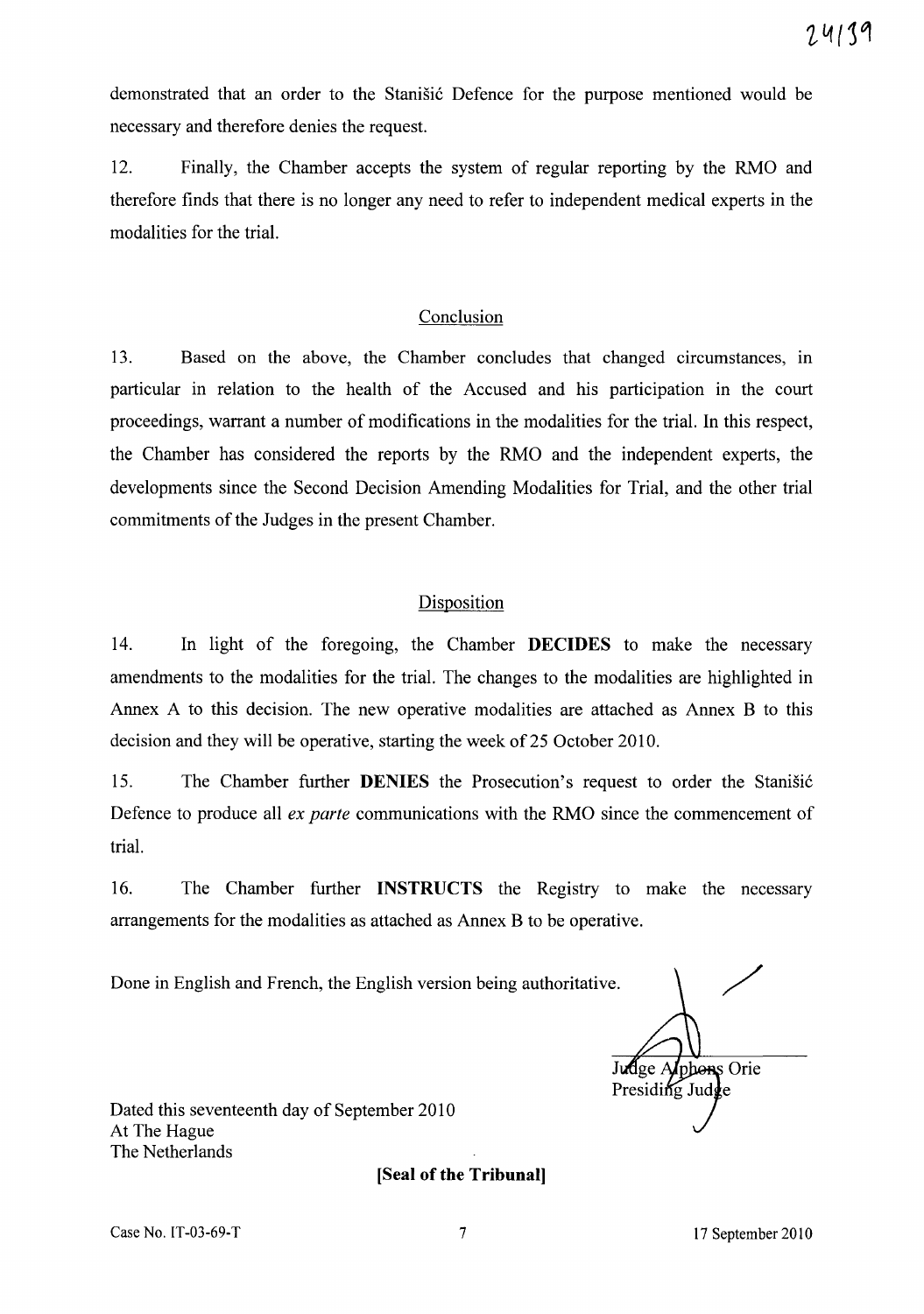#### ANNEXA

### *(Additions to the Modalities for Trial of* 1 *September 2009 are marked in bold and deletions are struck-through)*

#### Modalities for the trial in the case *Prosecutor v. Jovica Stanisic and Franko Simatovic*

1. As set out in the Scheduling Order for Recommencement of Trial of 24 April 2009, The Chamber will only-hold hearings in the present case two three days a week. Unless otherwise decided by the ChamberIf decided by the Chamber upon a request by Mr Stanisié, the daily hearings will be divided into sessions of 1 hour and 15 minutes, with breaks lasting 30 minutes. Mr Stanišić can at all times address the Chamber if he has a need for additional breaks. Whenever and insofar as the courtroom schedule of the Tribunal allows this, the hearings will be conducted on consecutive days and in a manner as to avoid long interruptions of the presentation of evidence. To the extent possible, the hearings will also take place in the afternoon in order to facilitate any determination of the medical status of Mr Stanišić prior to the hearing.

2. The schedule set out in item 1 is valid until decided otherwise by the Chamber. In addition, the Chamber will make any adjustments to this schedule that it deems fit, in particular taking into account the Judges' trial schedule and the health of Mr Stanistic. The Chamber may invite submissions of the parties with regard to any such adjustments.

3. During Mr Stanišić's detention at the United Nations Detention Unit ("UNDU"), the UNDU Reporting Medical Officer or an independent medical expert-will submit a written report to the Chamber on the medical condition of the Accused once a week, so as to allow for adjustments in the schedule set out in item 1, if necessary. In addition, Mr Stanišić is to be examined at least once every eighttwelve weeks by a gastroenterologist who will report in writing to the Chamber on the Accused's medical condition after each examination. Mr Stanišić is also to be examined by a psychiatrist who will report in writing to the Chamber on the Accused's medical condition once every eighttwelve weeks. If the Chamber considers it necessary, based on the regular reporting set out above, it will request that any other medical specialist examine Mr Stanišić and report in writing to the Chamber. All the reports referred to in this item should be filed **confidentially publicly** unless the Chamber indicates otherwise. Any sensitive personal information about Mr Stanišić or third parties that is not directly related to Mr Stanišić's ailments should be filed confidentially in a separate annex to the report.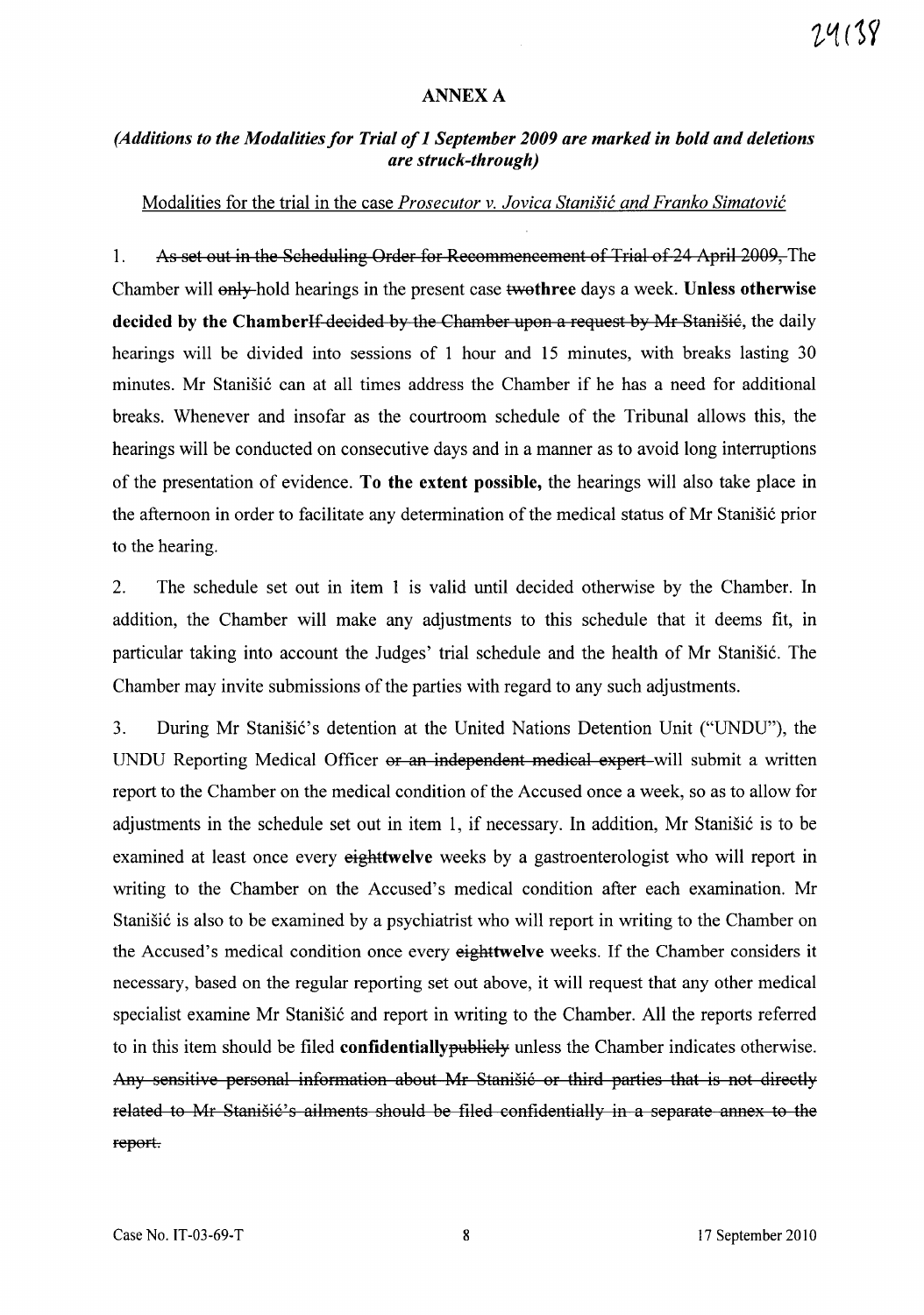4. Mr Stanišić will be physically present in court during the court hearings. As all accused before the Tribunal, Mr Stanišić may waive his right to be present in court. If he waives this right due to illness, Mr Stanišić is to follow the procedure set out by the Registry, including filling out the form for waiving the right as will be provided to him by the staff of the UNDU.

5. In order to further accommodate Mr Stanišić, the Chamber will allow him, if he opts to, not to be present in court but instead follow the proceedings via a video-conference link from the UNDU. For this purpose, an observation room with toilet facility has been arranged at the UNDU in close vicinity to Mr Stanišić's cell. Mr Stanišić should inform the staff of the UNDU of this decision at the earliest possible time. The staff of the UNDU should convey this message to the Chamber, via the Court Officer, before the start of the hearing on any particular day. A video-conference link will allow Mr Stanišić to follow the proceedings, to see the witnesses at all times, and to address the court. The Chamber and the parties in the courtroom will also be able to see Mr Stanišić at the video-conference link. A telephone line will allow Mr Stanišić to communicate with his counsel in the courtroom and a member of the Defence team may be present with Mr Stanišić at the UNDU. Mr Stanišić will also have access to eCourt and Livenote transcript in the observation room.

6. On each court day, the Commanding Officer, Deputy Commanding Officer or any other authorized officer of the UNDU shall remind Mr Stanišić of the court schedule for the day and that the normal arrangements are in place for his transport to court. If Mr Stanišić indicates that he is too unwell to attend court in person, the Commanding Officer is to remind him of his right to be present in court, ask him if he waives his right to attend and offer him the opportunity to communicate with counsel. The Commanding Officer shall also inform Mr Stanišić that he may make use of the video-conference link from the UNDU, should he opt not to physically attend court.

7. If Mr Stanišić does not waive his right to be physically present and does not opt to participate in the proceedings via video-conference link from the UNDU but claims that he is too ill to go to court, he shall be medically examined before the court session. The Reporting Medical Officer at the UNDU or an independent medical expert-shall familiarize him or herself with the medical condition of Mr Stanišić and submit, through the Court Officer, a written report to the Chamber. This report will be filed **confidentiallypublicly** unless the Chamber indicates otherwise. Any sensitive personal information about Mr Stanišić or third parties that is not directly related to Mr Stanišić's ailments should be filed confidentially in a separate annex to the report. The Reporting Medical Officer at the UNDU or the independent medical expert shall also be ready to report orally to the Chamber at the beginning of the court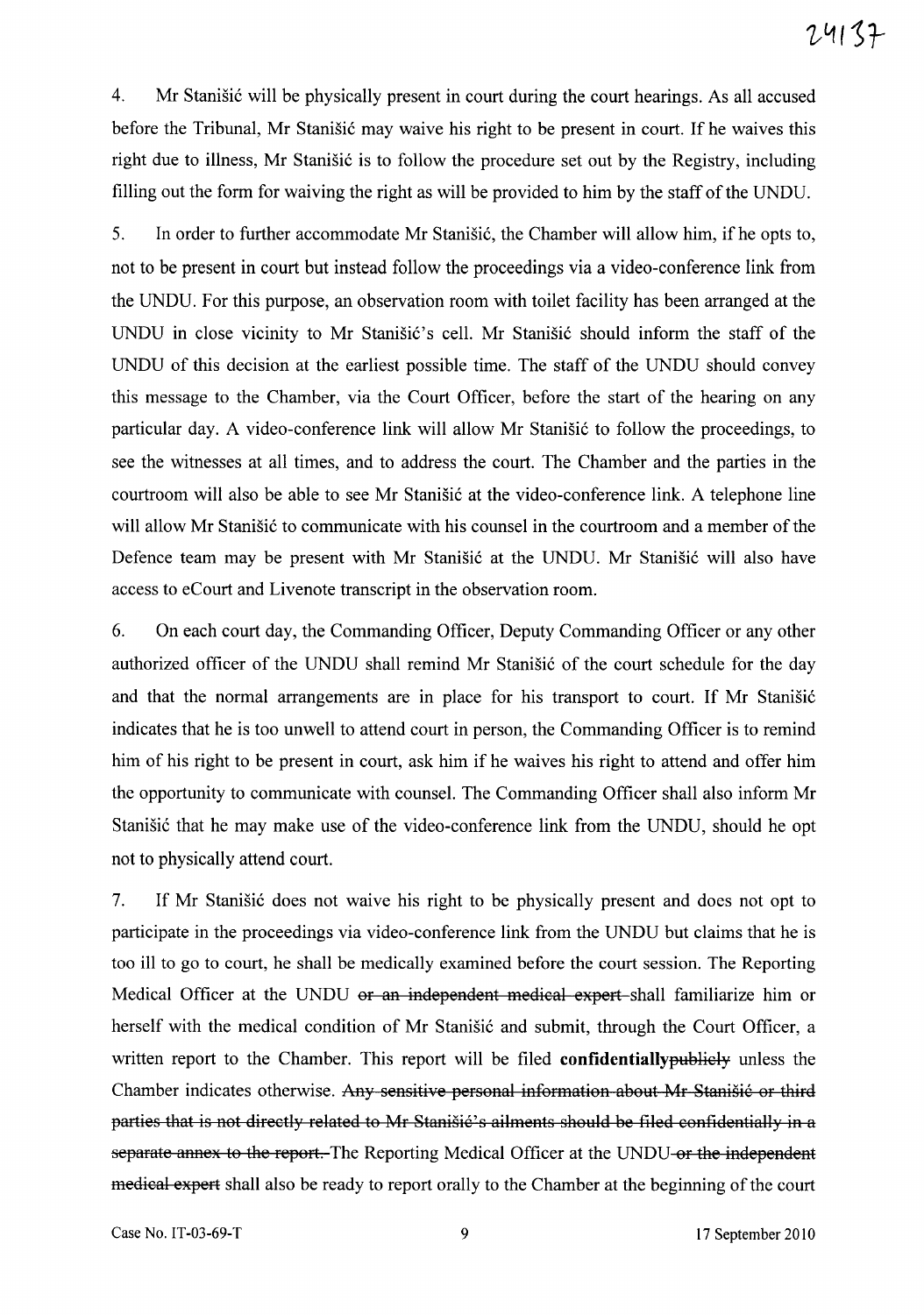session. The Commanding Officer, Deputy Commanding Officer or any other authorized officer of the UNDU shall inform the Chamber, through the Court Officer, about the above as soon as possible, including that Mr Stanišić is being or has been medically examined. At the beginning of the court session, Defence Counsel shall confirm to the Chamber that Mr Stanišić has not waived his right to be present. The Chamber shall then, if it deems necessary, hear the Reporting Medical Officer or the independent medical expert in court or through the video-conference link on the medical condition of Mr Stanišić. The Chamber may also seek further information about the condition of Mr Stanišić from other sources, as it deems fit.

8. Upon hearing the Reporting Medical Officer-or the independent medical expert, if the Chamber has deemed it necessary to do so, the Chamber will determine that either:

(a) Mr Stanišić is well enough to participate in the proceedings, either in person or, if he elects, via video-conference link, in which case Mr Stanišić shall be deemed to have waived his right to be present and the trial will continue in his absence; or

(b) Mr Stanišić is too unwell to participate in the proceedings in either way, in which case the Chamber shall adjourn the proceedings until the next scheduled court session.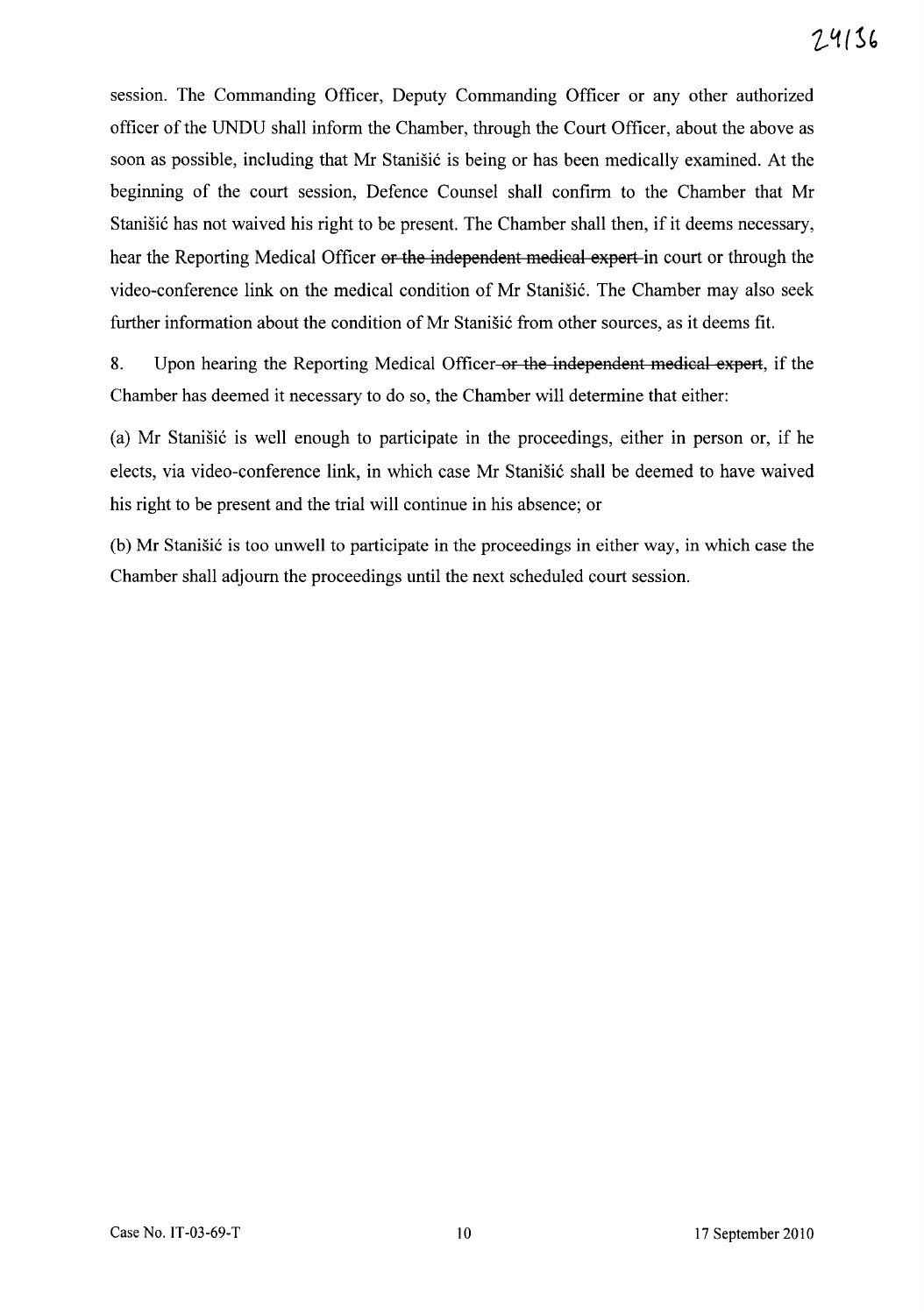#### **ANNEX B**

#### Modalities for the trial in the case *Prosecutor* v. *Jovica Stanifif: and Franko Simatovif:*

1. The Chamber will hold hearings in the present case three days a week. Unless otherwise decided by the Chamber, the daily hearings will be divided into sessions of 1 hour and 15 minutes, with breaks lasting 30 minutes. Mr Stanišić can at all times address the Chamber if he has a need for additional breaks. Whenever and insofar as the courtroom schedule of the Tribunal allows this, the hearings will be conducted on consecutive days and in a manner as to avoid long interruptions of the presentation of evidence. To the extent possible, the hearings will also take place in the afternoon in order to facilitate any determination of the medical status of Mr Stanišić prior to the hearing.

2. The schedule set out in item 1 is valid until decided otherwise by the Chamber. In addition, the Chamber will make any adjustments to this schedule that it deems fit, in particular taking into account the Judges' trial schedule and the health of Mr Stanišić. The Chamber may invite submissions of the parties with regard to any such adjustments.

3. During Mr Stanišić's detention at the United Nations Detention Unit ("UNDU"), the UNDU Reporting Medical Officer will submit a written report to the Chamber on the medical condition of the Accused once a week, so as to allow for adjustments in the schedule set out in item 1, if necessary. In addition, Mr Stanišić is to be examined at least once every twelve weeks by a gastroenterologist who will report in writing to the Chamber on the Accused's medical condition after each examination. Mr Stanišić is also to be examined by a psychiatrist who will report in writing to the Chamber on the Accused's medical condition once every twelve weeks. If the Chamber considers it necessary, based on the regular reporting set out above, it will request that any other medical specialist examine Mr Stanistic and report in writing to the Chamber. All the reports referred to in this item should be filed confidentially unless the Chamber indicates otherwise.

4. Mr Stanišić will be physically present in court during the court hearings. As all accused before the Tribunal, Mr Stanišić may waive his right to be present in court. If he waives this right due to illness, Mr Stanisić is to follow the procedure set out by the Registry, including filling out the form for waiving the right as will be provided to him by the staff of the UNDU.

5. In order to further accommodate Mr Stanisic, the Chamber will allow him, if he opts to, not to be present in court but instead follow the proceedings via a video-conference link from the UNDU. For this purpose, an observation room with toilet facility has been arranged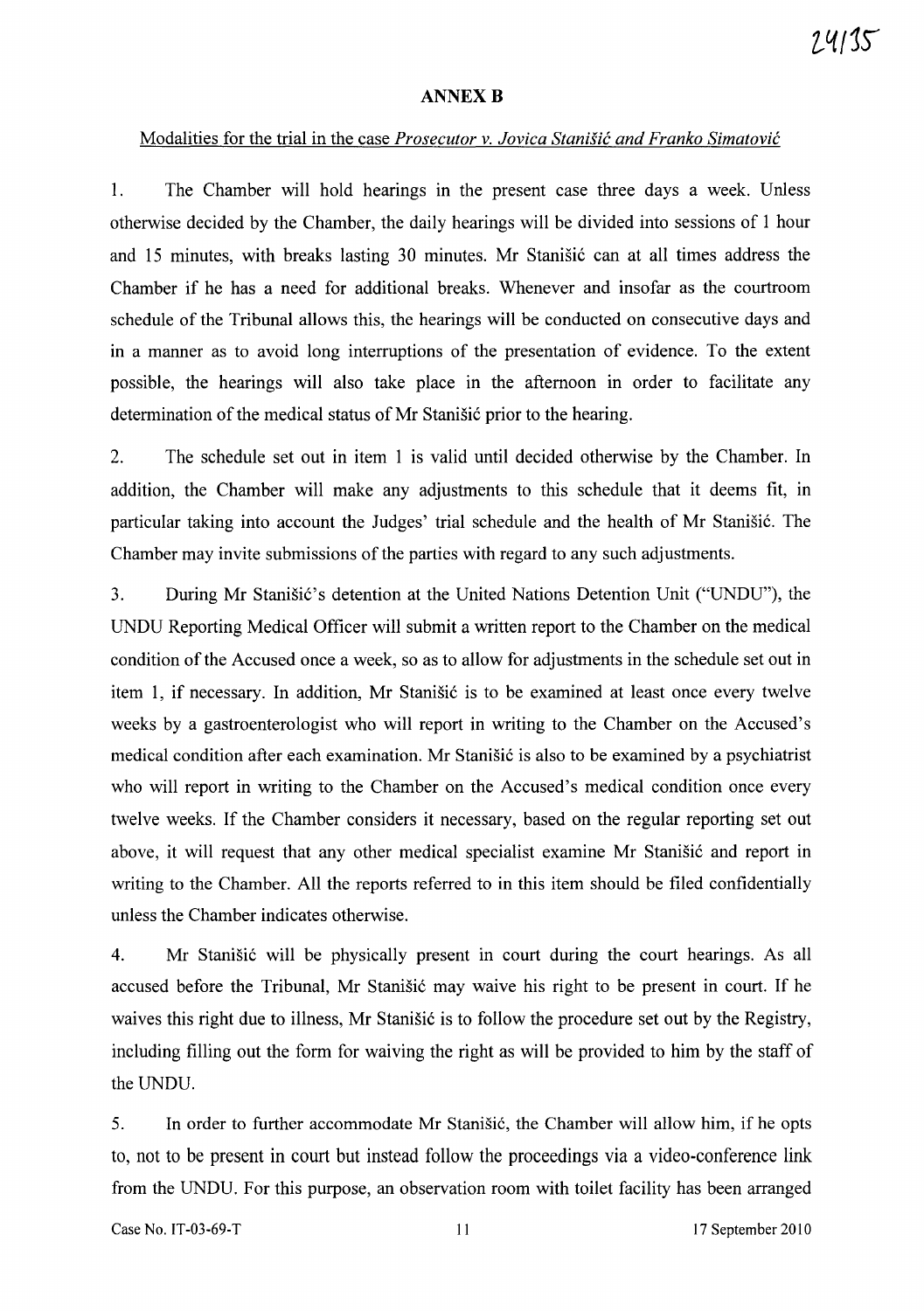at the UNDU in close vicinity to Mr Stanisić's cell. Mr Stanisić should inform the staff of the UNDU of this decision at the earliest possible time. The staff of the UNDU should convey this message to the Chamber, via the Court Officer, before the start of the hearing on any particular day. A video-conference link will allow Mr Stanišić to follow the proceedings, to see the witnesses at all times, and to address the court. The Chamber and the parties in the courtroom will also be able to see Mr Stanišić at the video-conference link. A telephone line will allow Mr Stanišić to communicate with his counsel in the courtroom and a member of the Defence team may be present with Mr Stanišić at the UNDU. Mr Stanišić will also have access to eCourt and Livenote transcript in the observation room.

6. On each court day, the Commanding Officer, Deputy Commanding Officer or any other authorized officer of the UNDU shall remind Mr Stanišić of the court schedule for the day and that the normal arrangements are in place for his transport to court. If Mr Stanisić indicates that he is too unwell to attend court in person, the Commanding Officer is to remind him of his right to be present in court, ask him if he waives his right to attend and offer him the opportunity to communicate with counsel. The Commanding Officer shall also inform Mr Stanišić that he may make use of the video-conference link from the UNDU, should he opt not to physically attend court.

7. If Mr Stanisić does not waive his right to be physically present and does not opt to participate in the proceedings via video-conference link from the UNDU but claims that he is too ill to go to court, he shall be medically examined before the court session. The Reporting Medical Officer at the UNDU shall familiarize him or herself with the medical condition of Mr Stanišić and submit, through the Court Officer, a written report to the Chamber. This report will be filed confidentially unless the Chamber indicates otherwise. The Reporting Medical Officer at the UNDU shall also be ready to report orally to the Chamber at the beginning of the court session. The Commanding Officer, Deputy Commanding Officer or any other authorized officer of the UNDU shall inform the Chamber, through the Court Officer, about the above as soon as possible, including that Mr Stanišić is being or has been medically examined. At the beginning of the court session, Defence Counsel shall confirm to the Chamber that Mr Stanisić has not waived his right to be present. The Chamber shall then, if it deems necessary, hear the Reporting Medical Officer in court or through the videoconference link on the medical condition of Mr Stanišić. The Chamber may also seek further information about the condition of Mr Stanišić from other sources, as it deems fit.

8. Upon hearing the Reporting Medical Officer, if the Chamber has deemed it necessary to do so, the Chamber will determine that either: